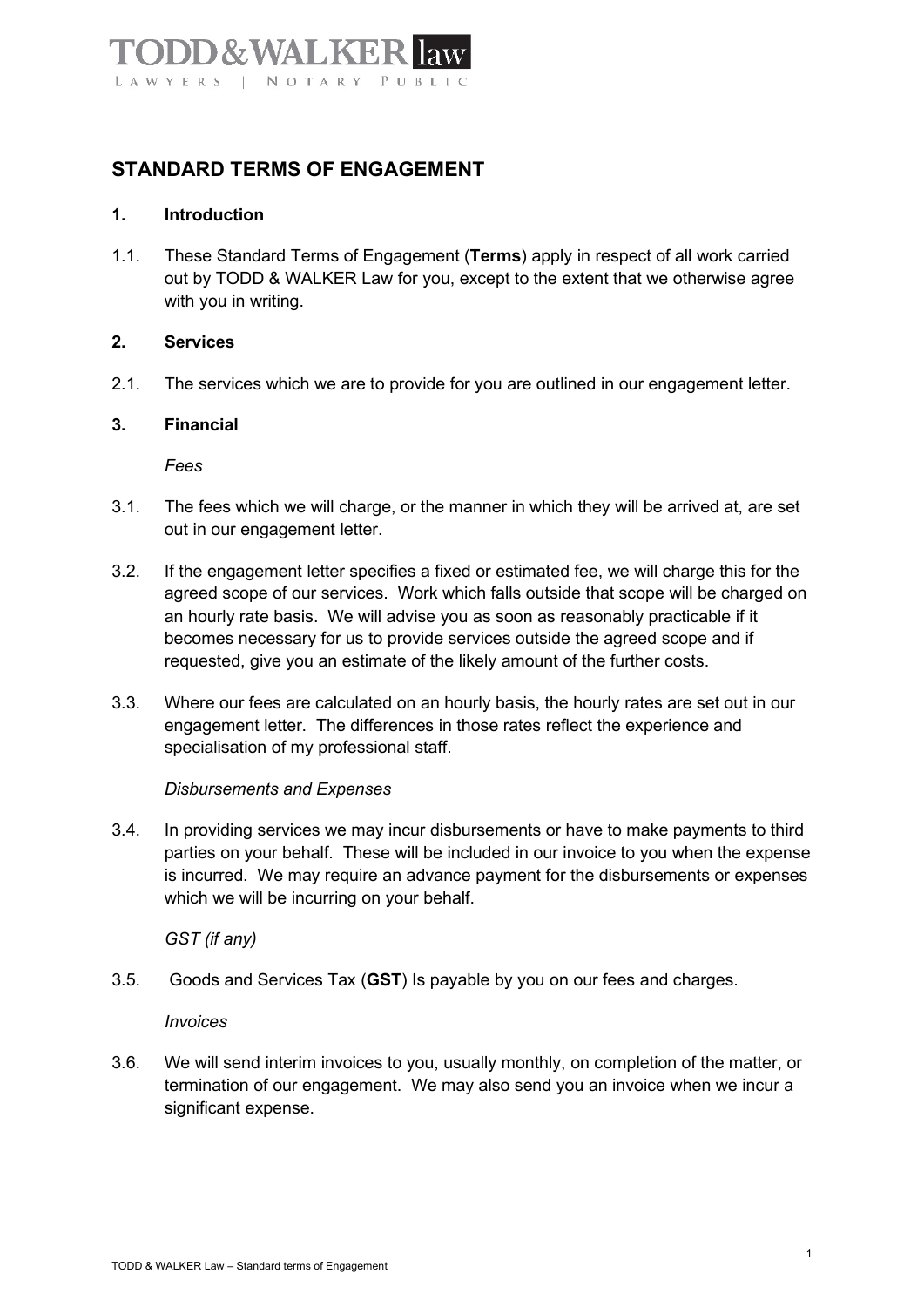## *Payment*

3.7. Invoices are payable within fourteen (14) days of the date of the invoice, unless alternative arrangements have been made with us. We may require interest to be paid on any amount which is more than 14 days overdue. Interest will be calculated at the rate of 1.5% per month.

## *Debt Collection*

- 3.8. Should payment of our invoice not be made within the specified time (fourteen (14) days unless otherwise agreed in writing), we reserve the right to refer any unpaid invoice to a debt collection agency or take any such legal action as we consider necessary. We may also submit the details and particulars of your account to a credit reporting agency, which might affect your credit rating and ability to make certain transactions with other companies.
- 3.9. Should such action be taken you will be liable for collection fees, late payment fees and any legal fees that are incurred as a result of non payment within the specified time.

## *Security*

- 3.10. We may ask you to pre-pay amounts to us, or to provide security for our fees and expenses. You authorise us:
	- a. to debit against amounts pre-paid by you; and
	- b. to deduct from any funds held on your behalf in our trust account any fees, expenses or disbursements for which we have provided an invoice.

## *Third Parties*

3.11. Although you may expect to be reimbursed by a third party for our fees and expenses, and although our invoices may at your request or with your approval be directed to a third party, nevertheless you remain responsible for payment to us if the third party fails to pay us.

## **4. Confidentiality**

- 4.1. We will hold in confidence all information concerning you or your affairs that we acquire during the course of acting for you. We will not disclose any of this information to any other person except:
	- a. to the extent necessary or desirable to enable us to carry out your instructions; or
	- b. to the extent required by law or by the Law Society's *Rules of Conduct and Client Care for Lawyers*.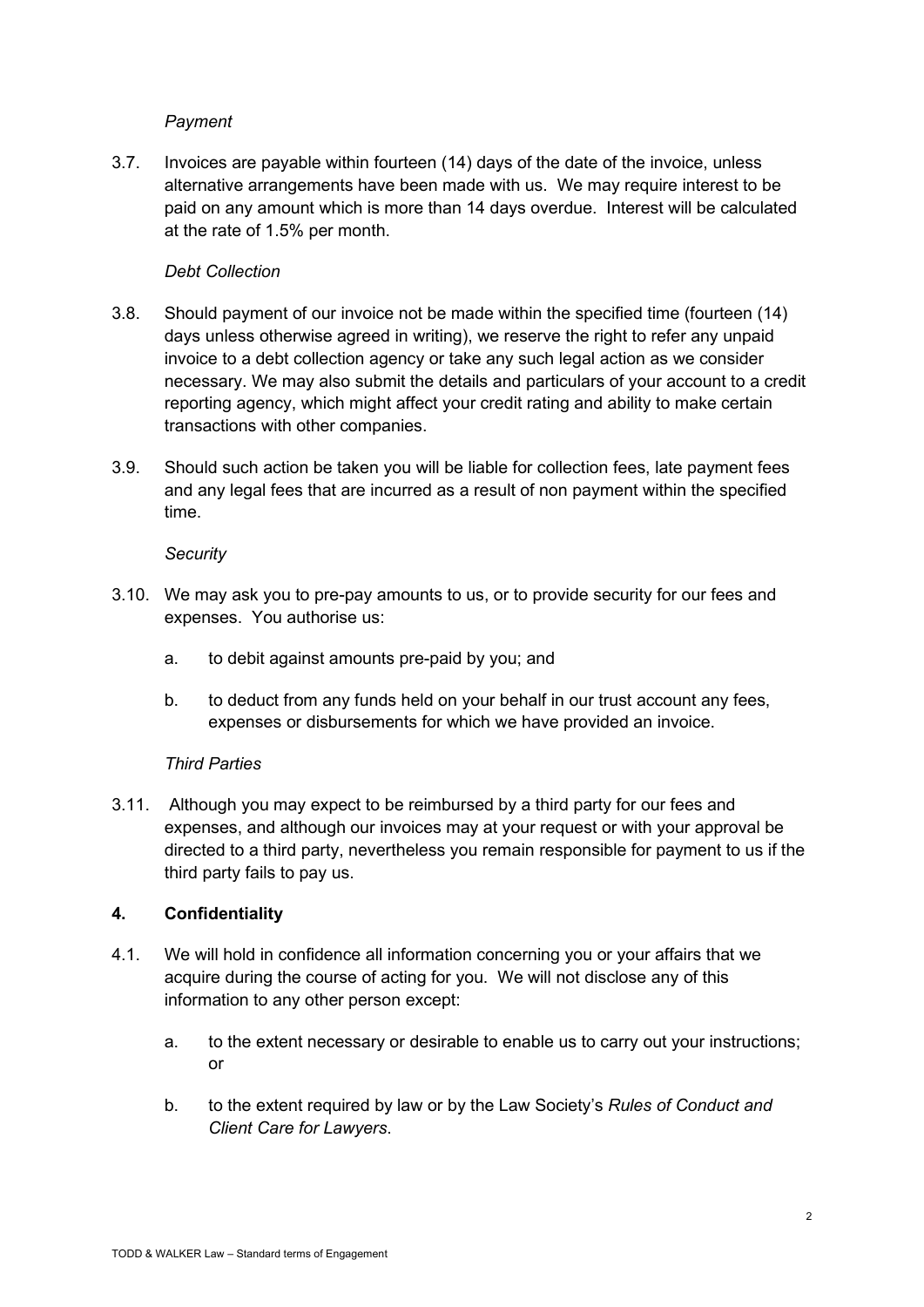- 4.2. Confidential information concerning you will as far as practicable be made available only to those within our firm who are providing legal services for you.
- 4.3. We will of course, not disclose to you confidential information which we have in relation to any other clients.

## **5. Termination**

- 5.1. You may terminate our retainer at any time.
- 5.2. We may terminate our retainer in any of the circumstances set out in the Law Society's *Rules of Conduct and Client Care for Lawyers.*
- 5.3. If our retainer is terminated you must pay us all fees due up to the date of termination and all expenses incurred up to that date.

## **6. Retention of files and documents**

6.1. You authorise us (without further reference to you) to destroy all files and documents for this matter (other than any documents that we hold in safe custody for you) 7 years after our engagement ends, or earlier if we have converted those files and documents to an electronic format.

## **7. Conflicts of Interest**

7.1. We have procedures in place to identify and respond to conflicts of interest. If a conflict of interest arises we will advise you of this and follow the requirements and procedures set out in the Law Society's *Rules of Conduct and Client Care for Lawyers*.

## **8. Duty of Care**

8.1. Our duty of care is to you and not to any other person. Before any other person may rely on our advice, we must expressly agree to this.

## **9. Trust Account**

9.1. We maintain a trust account for all funds which we receive from clients (except monies received for payment of our invoices). If we are holding significant funds on your behalf we will normally lodge those funds on interest bearing deposit with a bank. In that case we will charge an administration fee of 5% of the interest derived.

## **10. Monitoring Obligations**

10.1. Under the Anti Money Laundering and Countering of Financing Terrorism Act 2009 (**Act**) we are obliged to carry out customer due diligence, monitoring and reporting in order to meet our obligations. As part of this process we may require you to provide certain information and verify this information. We may also be required to ask for evidence of your source of funds and wealth.